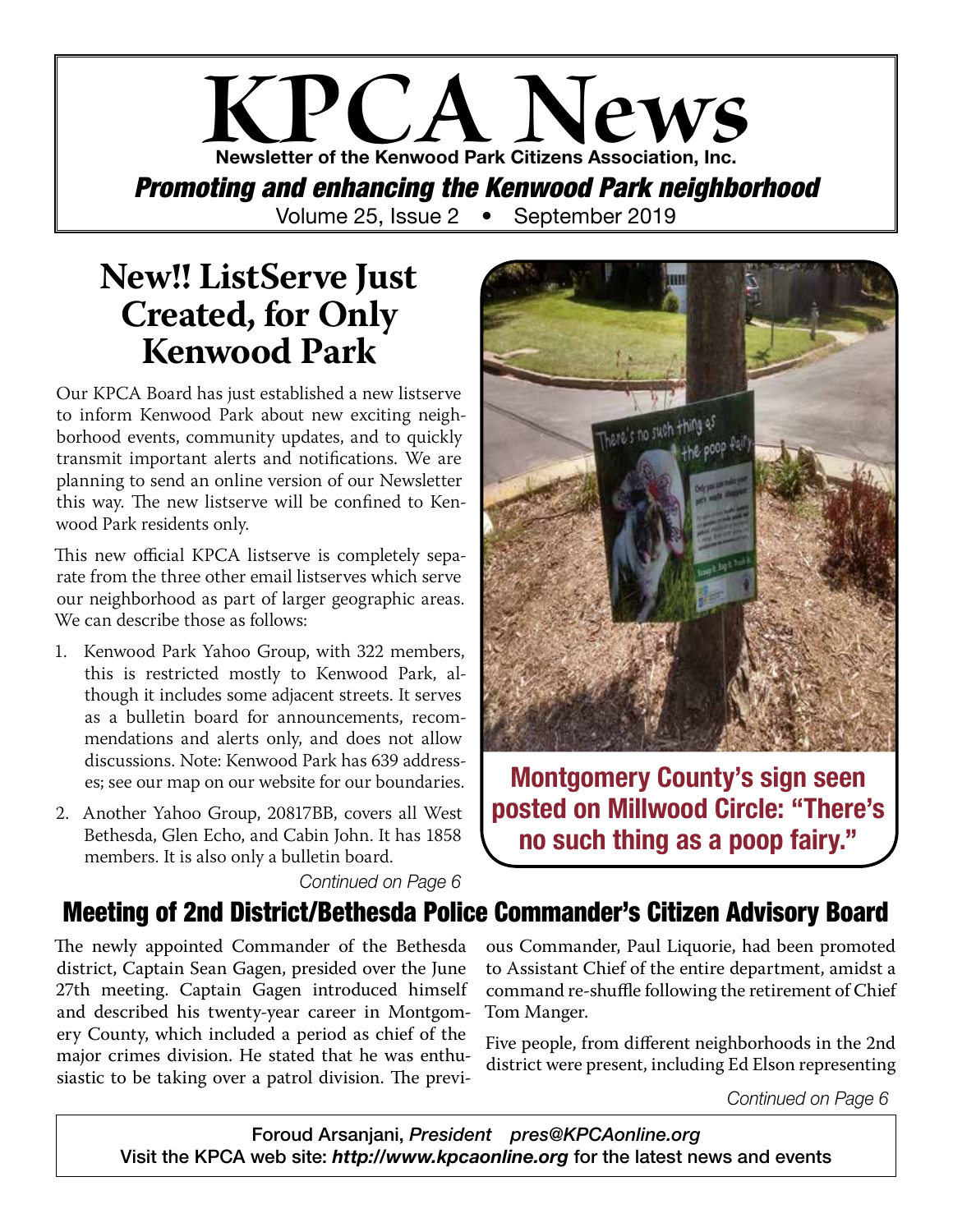### **What is a Village?**

Hint: it's not a place! Senior villages are local, volunteer-led, grassroots organizations that aim to support seniors who choose to age in place. They foster social connections through events and small group activities, and some coordinate volunteer rides and help athome using a "neighbor helping neighbor" model.

There are over 50 villages in the DC metro area. Residents of Kenwood Park have a few villages nearby, including Burning Tree Village, Little Falls Village (LFV) and Bethesda Metro Area Village (BMAV).

BMAV and LFV invite Kenwood Park residents to their educational and social events open to the public. BMAV has monthly lectures at the Connie Morella Library and other locations around Bethesda. LFV has twice monthly lectures at the Little Falls Library branch. BMAV's calendar is on their website at www. bmavillage.org/calendar, LFV's at www.littlefallsvillage.org, and you may also see listings for both on our Kenwood Park yahoo group or on NextDoor.

BMAV has recently expanded services and now also offers membership to residents of Kenwood Park and Landon Woods/Pineview. Residents of Kenwood Park and Landon Woods (as well as neighborhoods of Battery Park, Edgemoor, Arlington Rd, Greenwich Forest, South Bradley Hills and English Village) who are over 50 can become Social or Full Service members. Full Service members have access to social programs as well as the ability to have volunteers help with rides and in-home services.

Anyone over 18 can become a volunteer service provider for their neighbors through BMAV – you do not have to be a member or be over 50 to be a volunteer.

If you would like more information about membership or volunteering with BMAV, or if you would like to be on their email list (a newsletter once every two months), check out their website www.bmavillage.org or contact BMAV Executive Director (and Kenwood Park resident!) Elizabeth Haile at *director@bmavillage.org* or 240-630-2628.

KPCA and BMAV offer different and complimentary activities and services and we encourage you to be active in both. KPCA offers security services, social activities and a voice in Montgomery County affairs. BMAV offers different social activities and volunteer help for neighbors who are aging in place.



240-630-2628 info@bmavillage.org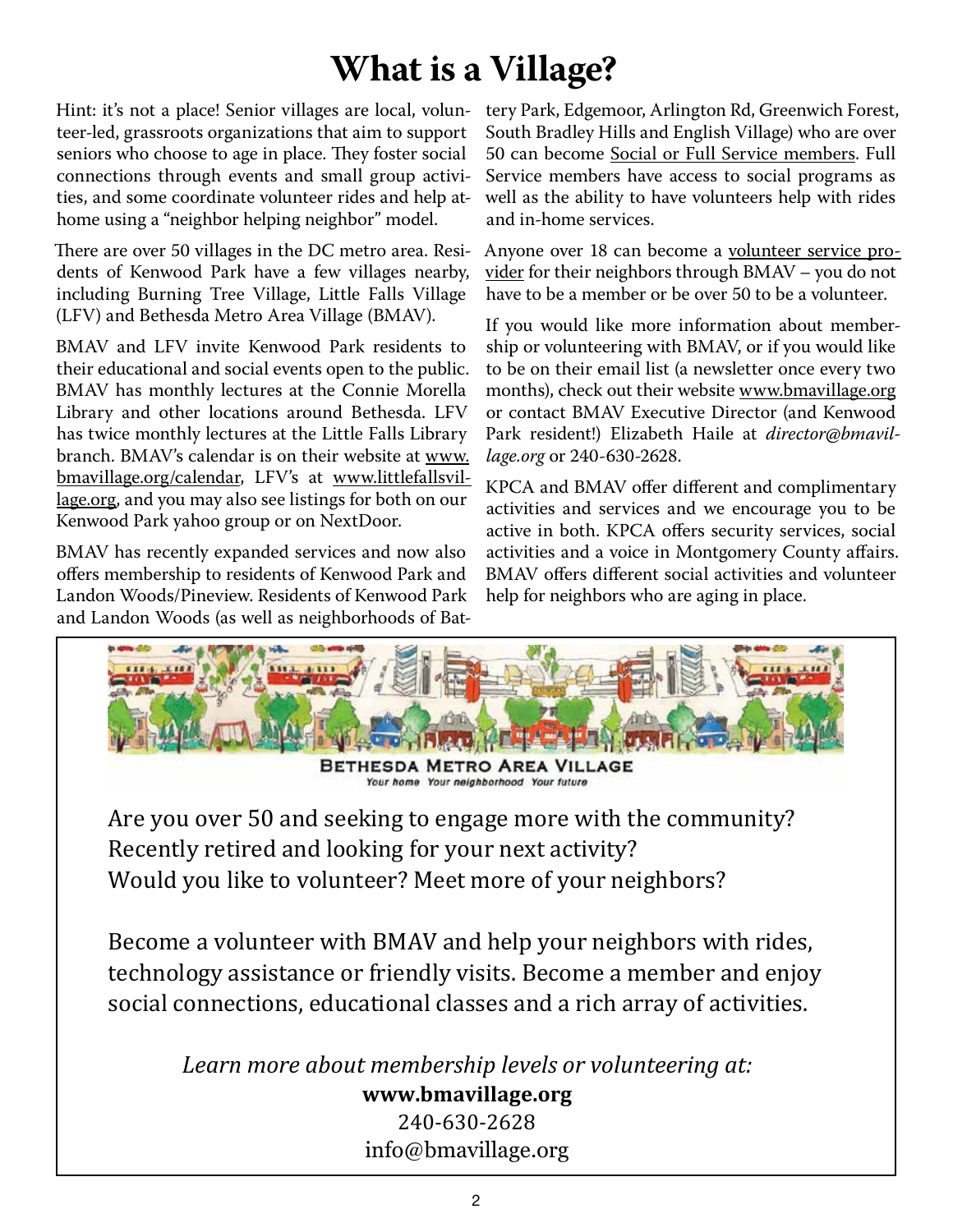# **SEGOND NOTIGE** KPCA MEMBERSHIP FORM July 1, 2019 to June 30, 2020

□ Security Patrol plus Resident membership, both for: \$295

 $\square$  Resident membership alone: \$85

| KPCA is working on adding street captains for each block. Would you like to receive emails from your street<br>block captain? $\Box$ Yes $\Box$ No                                                                                                                                                         |  |
|------------------------------------------------------------------------------------------------------------------------------------------------------------------------------------------------------------------------------------------------------------------------------------------------------------|--|
| Would you like to be a street captain for your block? $\Box$ Yes $\Box$ No                                                                                                                                                                                                                                 |  |
| <b>EMERGENCY CONTACT (Someone KPCA can notify in case of an emergency):</b>                                                                                                                                                                                                                                |  |
| ,我们也不能在这里的时候,我们也不能在这里的时候,我们也不能会在这里的时候,我们也不能会在这里的时候,我们也不能会在这里的时候,我们也不能会在这里的时候,我们也<br><b>SECURITY MEMBERS ONLY:</b> (The patrol car drives around the neighborhood at varied times during the<br>day or night, but has your phone number only if you are a security patrol member.) In the event the patrol- |  |
| ling security officer notices your garage door is open and it is after 11 pm, would you like to receive a call<br>about your garage door being open? $\square$ Yes $\square$ No $\square$ n/a                                                                                                              |  |

You may pay online at *http://kpcaonline.org/join* using your credit card via PayPal, or mail a check payable to Kenwood Park Citizens Association, Inc. (or KPCA) and this form to:

> KPCA Treasurer PO Box 127 Glen Echo, MD 20812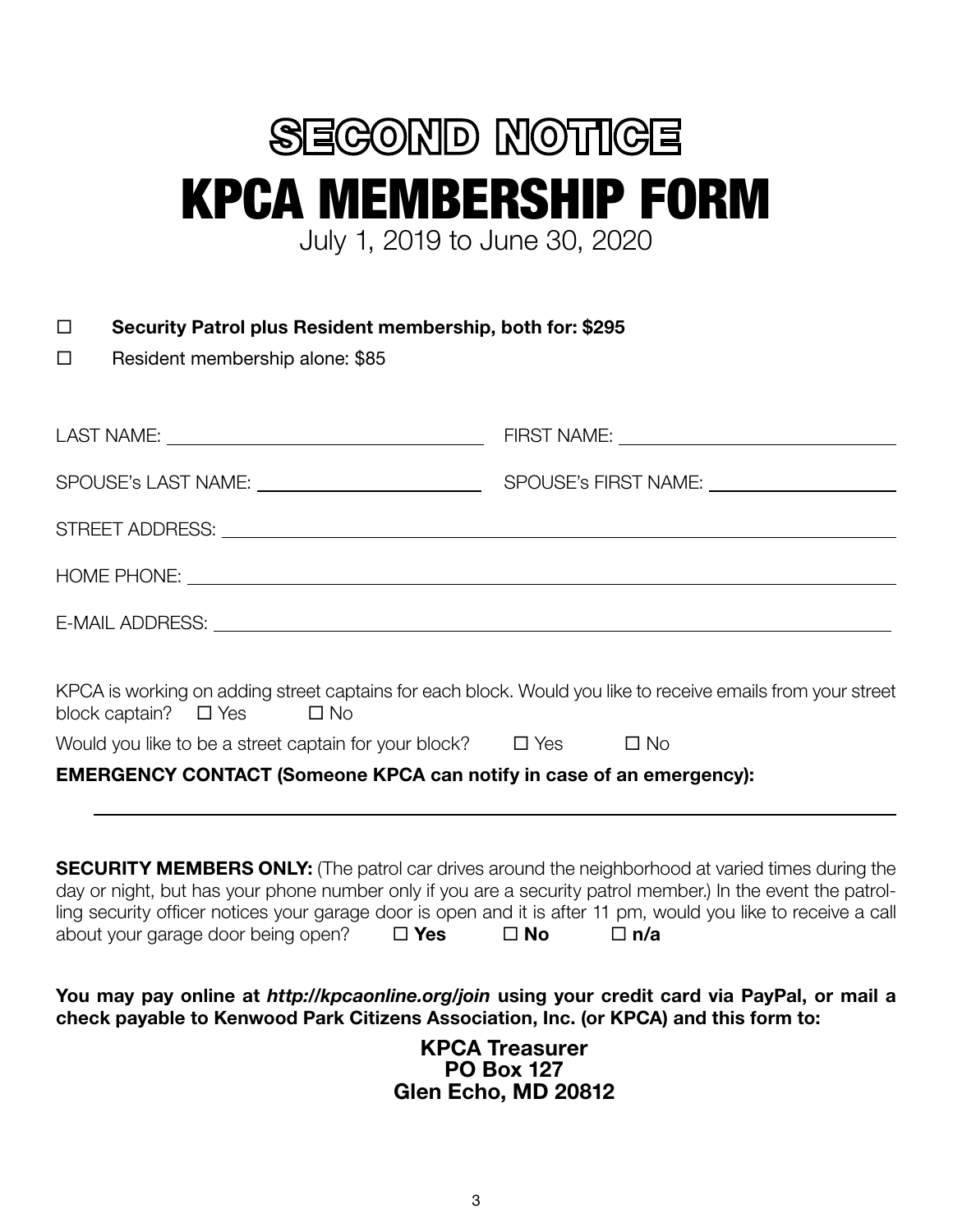#### *The Real Estate World*

**XXXXXXXXXXXXXXX** 

### **Accessory Dwelling Units**

Have you ever thought you'd like to be able to rent out your basement? Certainly the income would be nice. And have you ever even imagined that you might build a living space in your sizable back yard? Well, there's been a significant change in Montgomery County's zoning that has removed obstacles to being able to have a rentable unit in your home, or to be able to build a rentable dwelling in your yard. In an effort to create more density, provide more affordable housing, maybe to have more social integration, and to create a way for homeowners to garner some additional income that might help them stay in their homes, the county is now allowing more flexibility in creating accessory dwelling units in parts of the county. Sometimes called in-law suites, those units within homes had significant restrictions. And backyard dwellings were mostly not permitted. That's not to say there aren't hoops to jump through now in order to take advantage of the new zoning, but the attitude of the county has changed and these units are now welcome. In addition to other requirements parking may be required, the lot will have to be a minimum size and the dwelling unit will have size restrictions. All of that information is available through the county.

But if you'd like to house your extended family, or if additional income would allow you to remain in your Church in Virginia.<br>https://www.com/www.com/www.com/www.com/www.com/www.com/www.com/www.com/www.com/

home as you age, or if you'd simply like to provide additional housing options for others, this might be a program that would work for you.

#### Kenwood Park

In Kenwood Park, since the last newsletter in May, eleven homes have gone to closing. One sold for \$850,000 and one for \$972,500. Those were both built in 1956. Five homes sold between \$1,050,000 and \$1,386,000 and they were built in the late 50's to late 60s. Of the four that sold between \$2,150,000 and \$2,649,000, they were built after 2010. Currently there are only two homes on the market, one for \$1,299,000 and one for \$3,399,000 and one is under contract with a list price of \$1,099,000. In this same period 10 homes have rented between \$4200 and \$9500 and three are for rent between \$3890 and \$4200.

#### *contributed by Linda Chaletzky lchaletzky@eversco.com*

\*Statistics are taken from the Metropolitan Regional Information System for three areas: Washington, D.C., Montgomery County, Maryland, and Fairfax County, Arlington, Alexandria, and Falls Church in Virginia.

### Bridge Club

The Kenwood Park Bridge Club meets on weekday mornings or afternoons in neighbors' homes. We are looking for more singles and couples XXXXXXXXX interested in playing at the intermediate level. Please join us! If you are interested in learning more, call Christina Lobo (301) 229-3490 or Gloria Fitchett (301) 229-8480, or *dfitchett@ msn.com.*

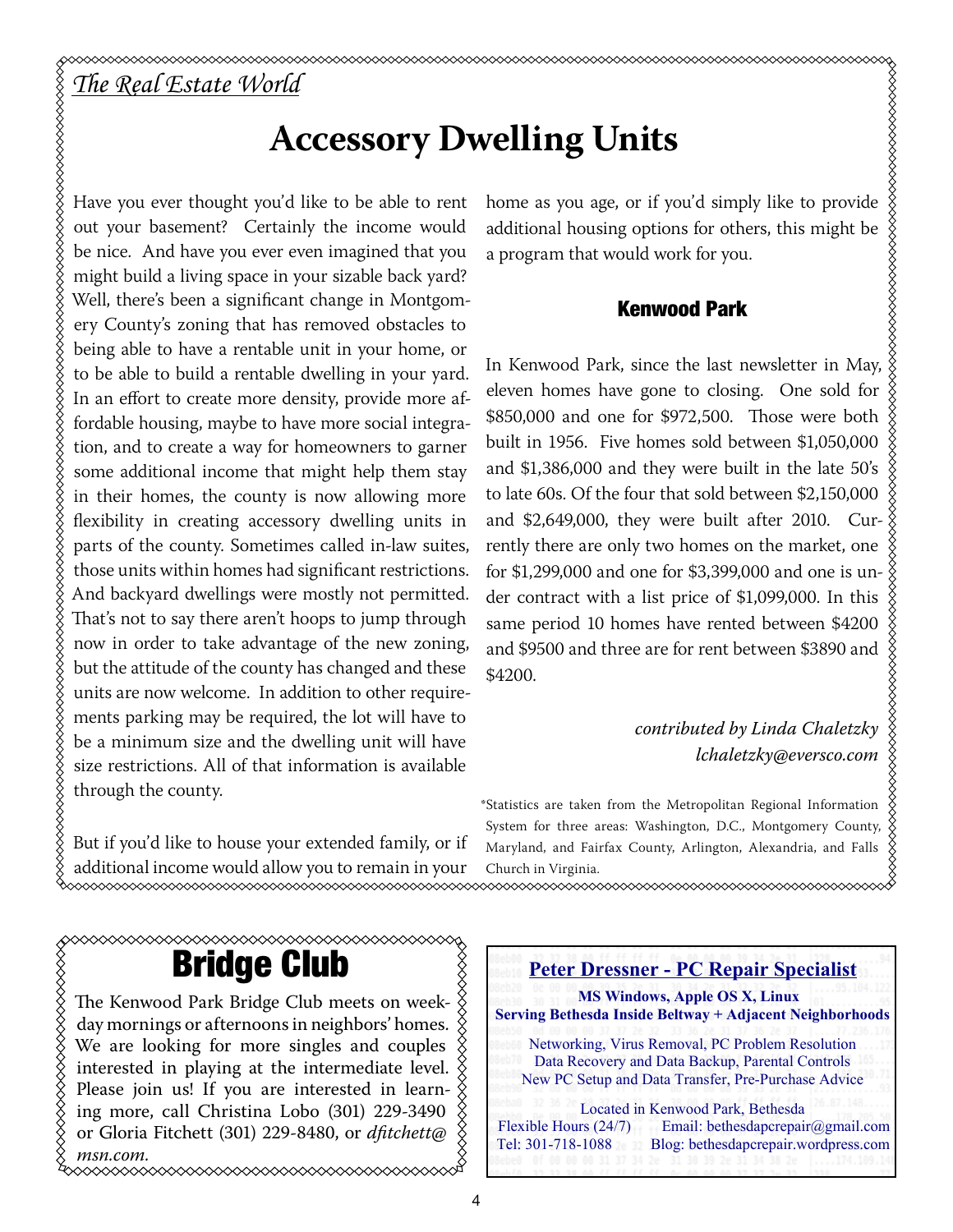# Leaf Collection

The County has two leaf collections in late autumn, or you can ask your private yard service to haul your leaves to the County recycling center at Shady Grove Road and Route 355. Judging from the piles of leaves in our streets every autumn, many residents and their landscapers do not know that *it is against the law to put any trash, including leaves, in the street*. We even see fliers posted by the Highway Department. The fine for dumping 'trash' in the roadway is \$1000! Why do we want to avoid putting piles of leaves in the street? The police say that there are always a few car fires due to their hot catalytic converters igniting dry leaves. Large piles of leaves slow down emergency vehicles, and can hide small children. Rain drives the leaves down the storm drains, which get clogged, and basements can get flooded. If you don't want to pay your lawn company to remove your leaves, have them raked to the edge of the lawn just before the collections, which are announced on red signs on the utility poles.

#### **Acknowledgments**

The Editor wishes to thank the contributors to this issue and Ken Chaletzky for his contribution to the preparation of the issue. Thanks go also to Hannah Elson for valuable suggestions and editing skills.

Edward Elson *news@kpcaonline.org*





The Kenwood Park Book Club will meet again on Monday, October 7 and is reading the Rhys Bowen novel *The Victory Garden*. For more information contact Sandy Gust at *book@ kpcaonline.org*.



Not like this!! Leaves should be piled curbside, but not in the street



Fall is the perfect time to transplant or divide your plants. Please join us for our annual neighborhood plant exchange. Drop off any plants overgrowing in your garden or come see if there is something new to try in that empty spot, exchange gardening tips, or just stop by to have a glass of lemonade and meet your neighbors.

(Remember -You do not need to bring a plant to take something home)

For more information: Contact Sinaly Roy at *garden@kpcaonline.org*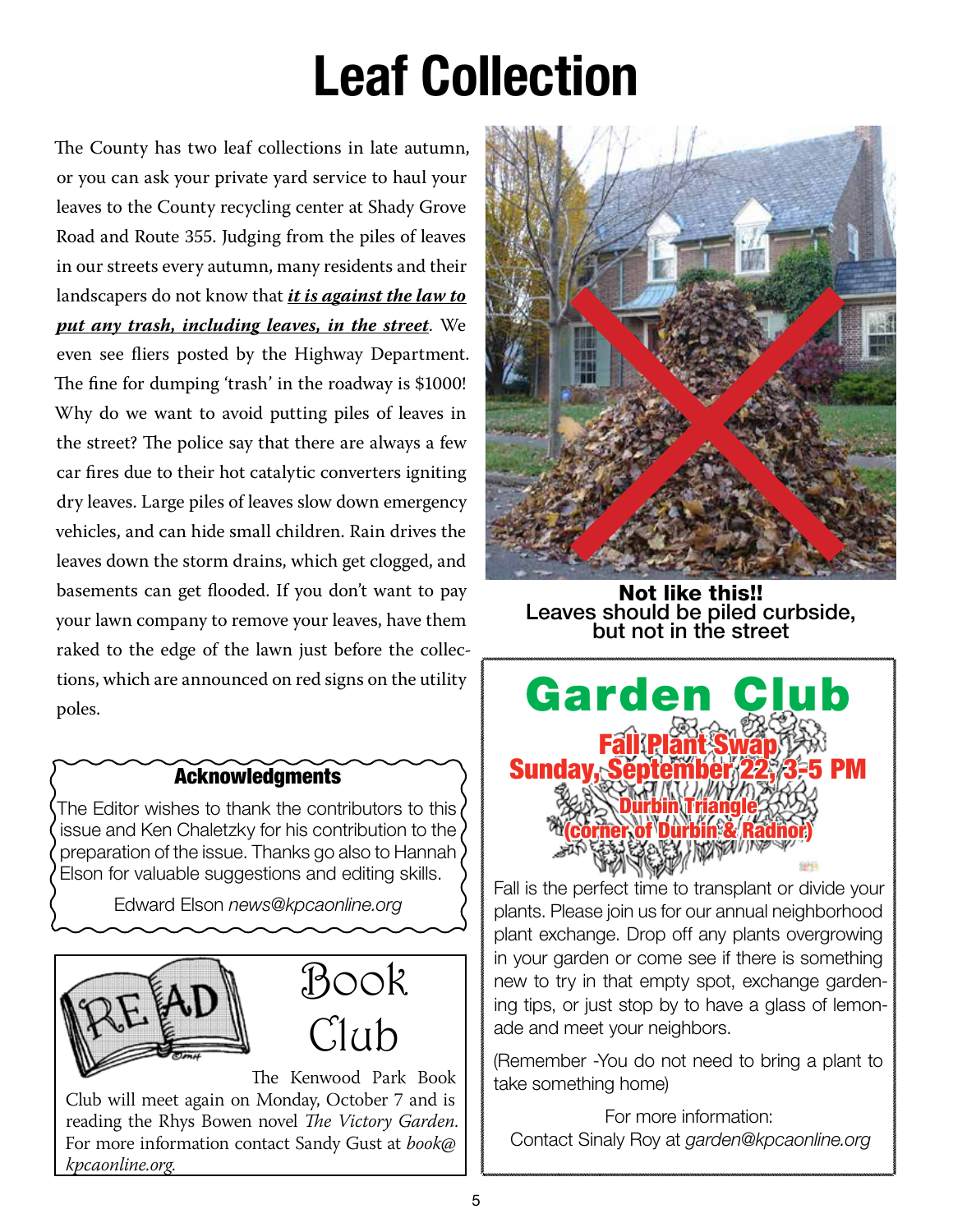#### New Listserve–*Continued from Page 1*

3. NextDoor Kenwood Park. This takes members from a broader area. It has 12,579 members from 32 nearby neighborhoods. It does allow you to communicate with just a subset for Kenwood Park, but that still has 1021 members in 740 households, which is beyond just Kenwood Park. This site does allow for discussions of community issues by the members.

Please join the official KPCA listserve. To sign in, go to the KPCA web site: www.kpcaonline.org, and fill in your name and email address at the bottom of any web page.



#### Citizen Advisory Board–*Continued from Page 1*

the Kenwood Park neighborhood. The Commander took questions.

The Commander described how when one neighborhood experiences multiple break-ins and/or burglaries, a plain-clothes taskforce concentrates on that neighborhood. They often can take down gangs coming, usually from Prince Georges County or D.C. They discover that the gangs do communicate about where there may be easy pickings, but they are very loosely organized with individuals wandering from one group to another.

Ed Elson described efforts by Kenwood Park residents to "calm" traffic on residential streets in KP by requesting an occasional police presence at locations, especially at intersections with stop signs that are ignored. Elson described efforts to get a traffic camera in front of Walt Whitman High School. The Commander stated that there is a queue to get the cameras. He suggested contacting the Traffic Complaint Officer, Officer Albert Hance at 240-773-6700.

The Commander stated what the Board has heard before, that car break-ins almost always occur with unlocked cars, and he urged citizens to lock cars and not to leave valuables in plain sight. He urged people always to lock their house doors.

There was a considerable discussion of house-tohouse solicitors, and what people should do about solicitors who may not be legitimate, and whether to call the non-emergency number or the 911 emergency number. This is a judgment call. If one feels genuinely uncomfortable, or even threatened, there should never be any reluctance to call 911. (Note from editor: In our neighborhood, we can also ask our security patrolman to check the solicitor's license of people going door to door.)

### Neighborhood Services Available

Julia Choppin (Whitman junior, certified safe and experienced babysitter) I'm available evenings and weekends and I love kids of all ages! 301-229-9139

**Esmee Najafi (Senior at Whitman available for babysitting; lots** of experience) 202-730-5363 or esnajafi999@gmail.co

Annabelle Piot (at French International School; babysitting, I pet sitting, housesitting) 202-413-0557 or annabellep03@ gmail.com

GET LISTED HERE FREE:

*Email our Communications Chair at* news@kpcaonline.org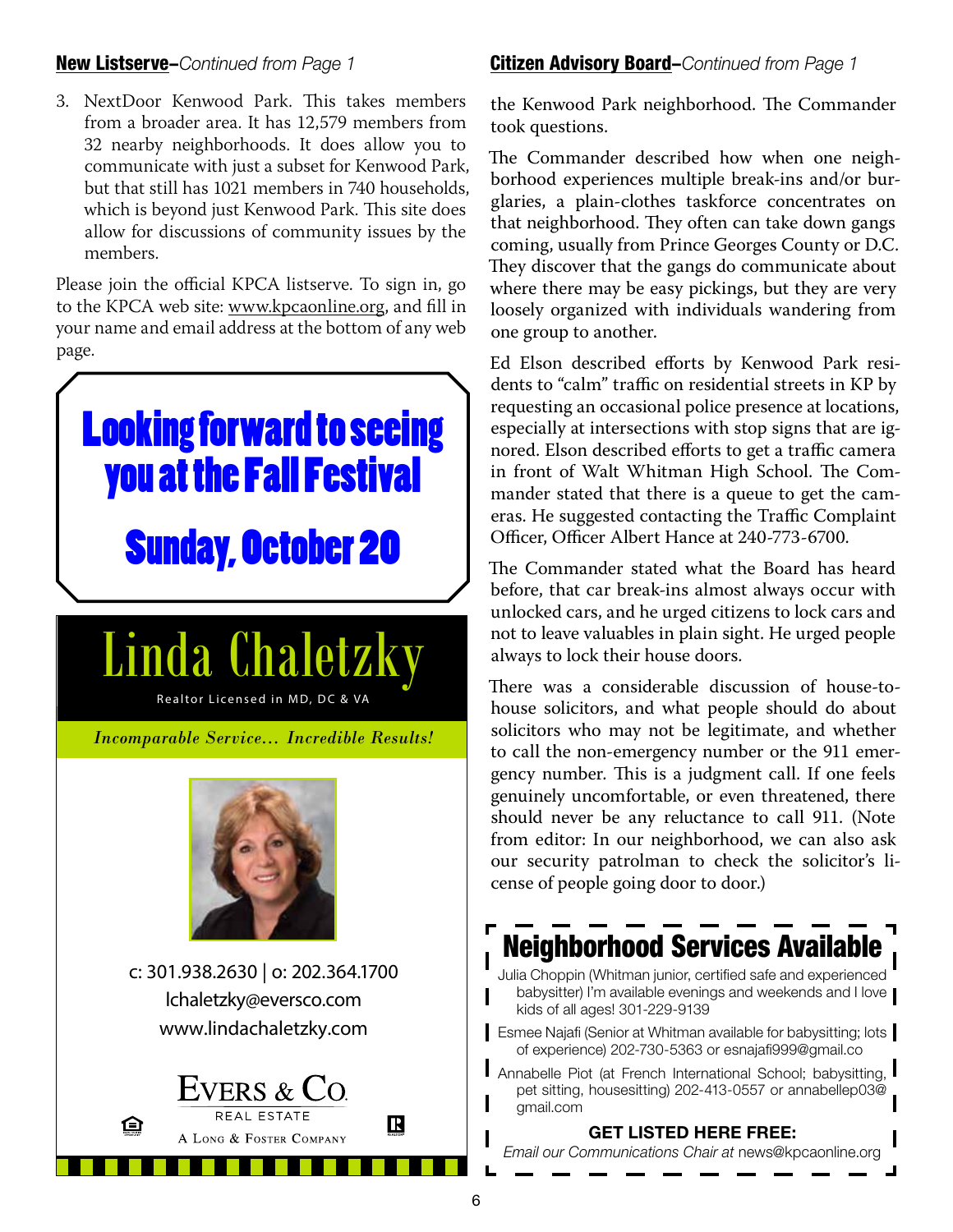## **Calling for Volunteers**

Kenwood Park Citizens Associations has the following opportunities available:

#### **Webmaster:**

We already have a beautiful web site on GoDaddy, so the duties of our webmaster would just involve generating and revising web pages, modifying existing features, adding documents to the site, and maintaining our listserve.

#### **Security Committee Chair:**

Examine the reports from Urban Alarm to make sure they are coming daily for the agreed-upon number of hours. Let the Treasurer know the monthly total hours. Distribute lawn signs to those who request them.

#### **Traffic and Safety Committee Chair:**

Obtain requests from the residents related to traffic safety issues, discuss them with the Board, and present them to the County.

#### **Activities Committee Chair:**

Oversee the social committees of the Association. Make sure there are people handling our annual special events.

#### **Treasurer:**

Is there a retired accountant in Kenwood Park who would be able to manage the association's finances?

If any of these are of interest to you, contact: *news@kpcaonline.org.*



New Gas Main Being Installed Down The Center of Whittier Boulevard



# New KPCA Street Tree Planting Project

KPCA is coordinating a spring tree installation plan with Montgomery County for KPCA Members in Kenwood Park only.

The proposed plan would be for one free tree planting in the the county's "right of way" which generally extends 10-12 ft. from the edge of the curb.

Residents will be able to choose trees from two categories; Major Shade tree species or Minor species of smaller trees (that can be planted on the side of the street with Pepco poles or with overhead distribution lines).

If you are **a member of KPCA** and you're interested in having a tree planted, please mail or email by October 31:

> Your Name Address Email Address Phone Number

> > $t^{\alpha}$

Sinaly Roy KPCA Garden Club Coordinator 5724 Durbin Rd, Bethesda, MD 20817 Email: *Garden@kpcaonline.org*

Please Note: Although we will try to honor all requests, the number of trees may be limited, so please send your request ASAP.

Limited to one tree per resident.